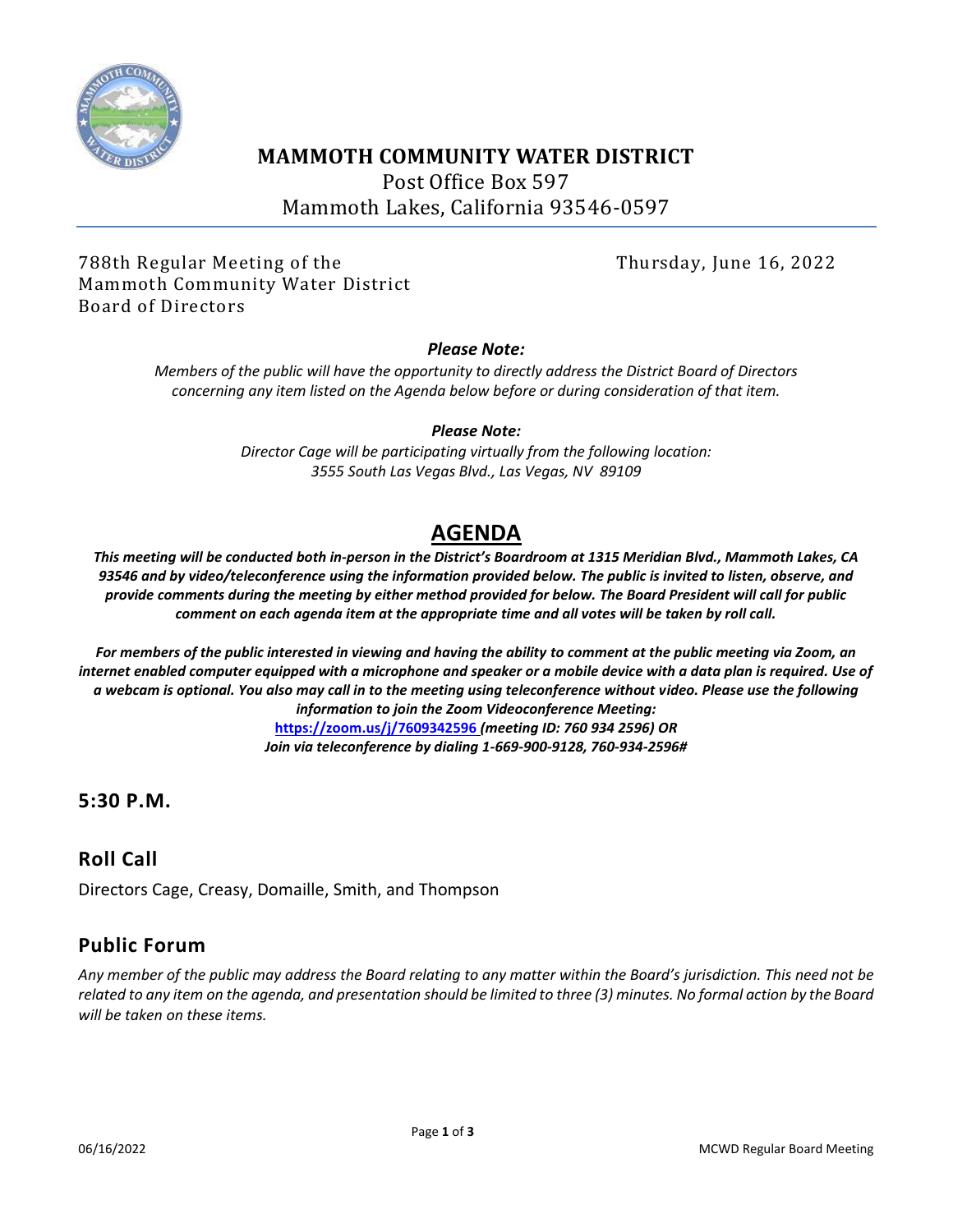# **Consent Agenda A**

*All matters listed are considered to be routine by the Board and may be enacted on by one motion. There will be no separate discussion on these items unless requested by the Board. If discussion is requested, that item will be moved and considered separately after adoption of the consent agenda.*

- **A-1** Approve the May 2022 Check Disbursements (InCode #'s 2461 2595)
- **A-2** Approve the Minutes from the Regular Board Meeting held May 19, 2022

## **Consent Agenda B — Staff Reports**

*All matters listed are considered to be routine by the Board and may be acted on by one motion. There will be no separate discussion on these items unless requested by the Board. If discussion is requested, that item will be moved and considered separately after adoption of the consent agenda.*

- **B-1** Operations Department Report **B-5** Information Services Report
- **B-2** Maintenance Department Report **B-6** Personnel Services Report
- 
- **B-4** Engineering Department Report **B-8** General Manager's Report
- 
- 
- **B-3** Finance Department Report **B-7** Regulatory Support Services Report
	-

#### **Current Business**

**C-1** Adopt Resolution No. 06-16-22-11 Setting a Public Hearing on the Report of Delinquent Water and Sewer Charges as of May 31, 2022

**C-2** Adopt Resolution No. 06-16-22-12 Approving Amended and Restated MCWD 401(a) Money Purchase Pension Plan Documents

**C-3** Discuss and Provide Direction to Staff to Amend the Fiscal Year 2023 Budget to Increase the Turf Rebate Program by \$50,000

**C-4** Discuss Negotiating a Property Tax Allocation to District Related to Annexation of Snowcreek VIII Property

### **Board Member's Committee Reports**

#### **Committee Meetings Held:**

Mono County LAFCO – *June 13, 2022* Technical Services Committee – *June 15, 2022* Finance Committee – *June 15, 2022*

### **Director Comments, Requests, and Reports**

### **Attorney's Report**